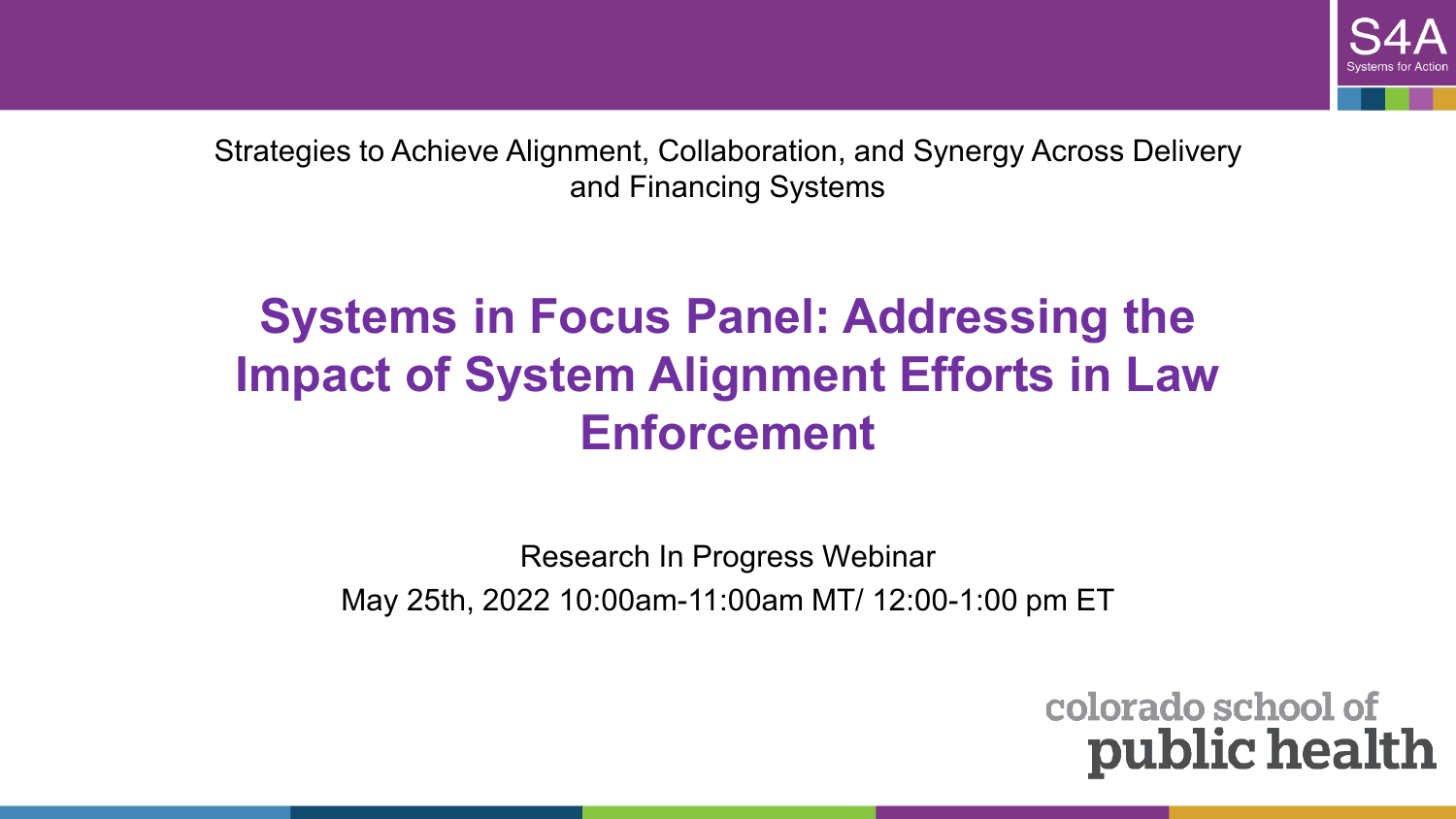



#### **Welcome:** Linda Degutis, DrPH, MSN – S4A National Advisory Committee Member

#### **Presenters:** William Riley, PhD Arizona State, Georges Naufal, PhD and Emily Naiser, PhD Texas A&M, Daniel O'Connell, PhD, Christine Visher, PhD, and Patricia Becker, PhD University of Delaware

**Q&A:** Linda Degutis, DrPH, MSN – S4A National Advisory Committee Member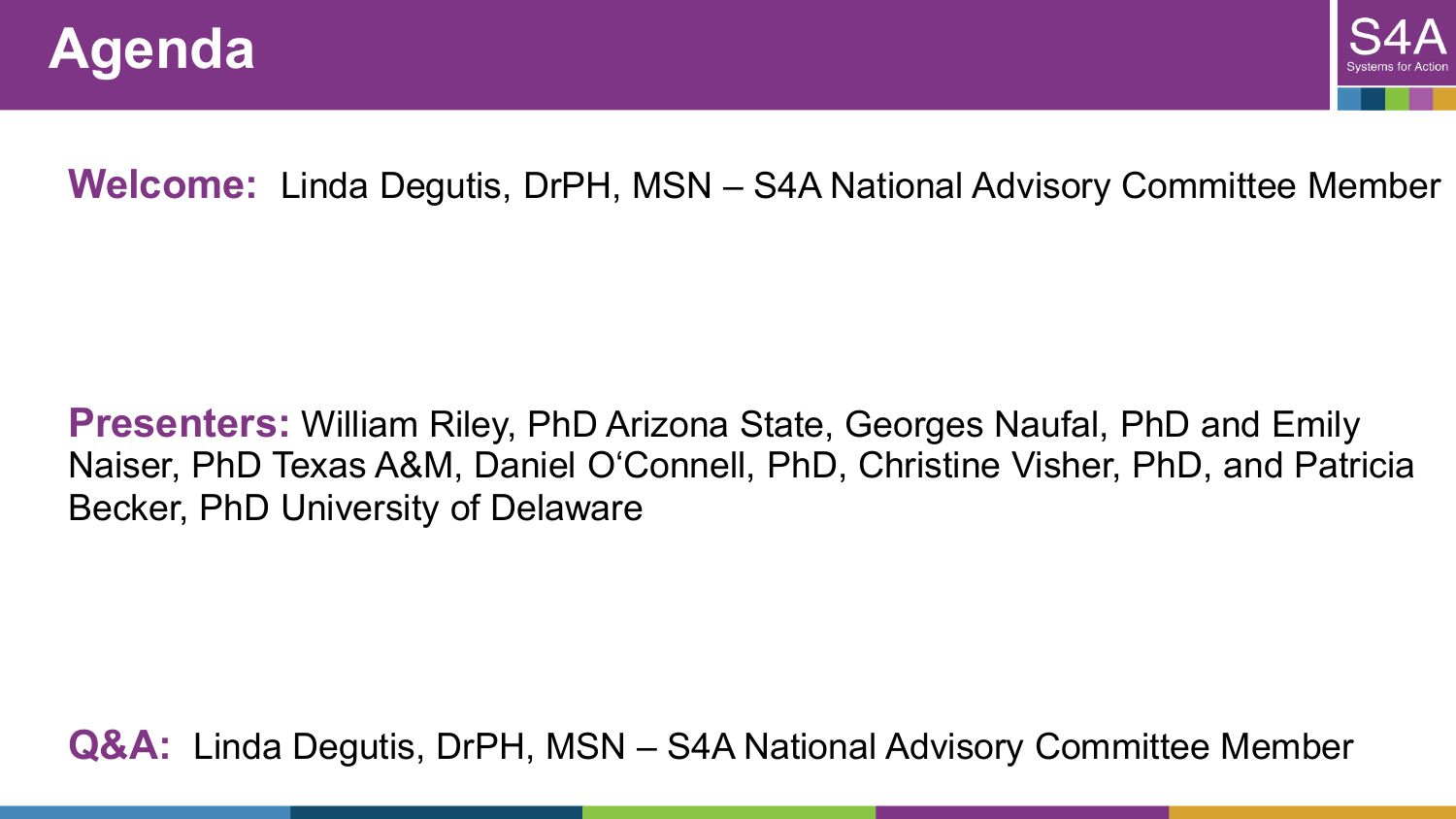



*William Riley, PhD* Arizona State University

. William Riley is professor for the Science of Health Care Delivery in the College of Health Solutions at Arizona State University (ASU). Riley is a leading authority in health care finance and serves as the director of the National Safety Net Advancement Center, which assists safety net organizations respond to health care payment reform. Riley is also a national and international expert in quality improvement methods, techniques, and implementation. He leads translational research projects in international settings, oral health value-based care, and multisector alignment to achieve a culture of health.

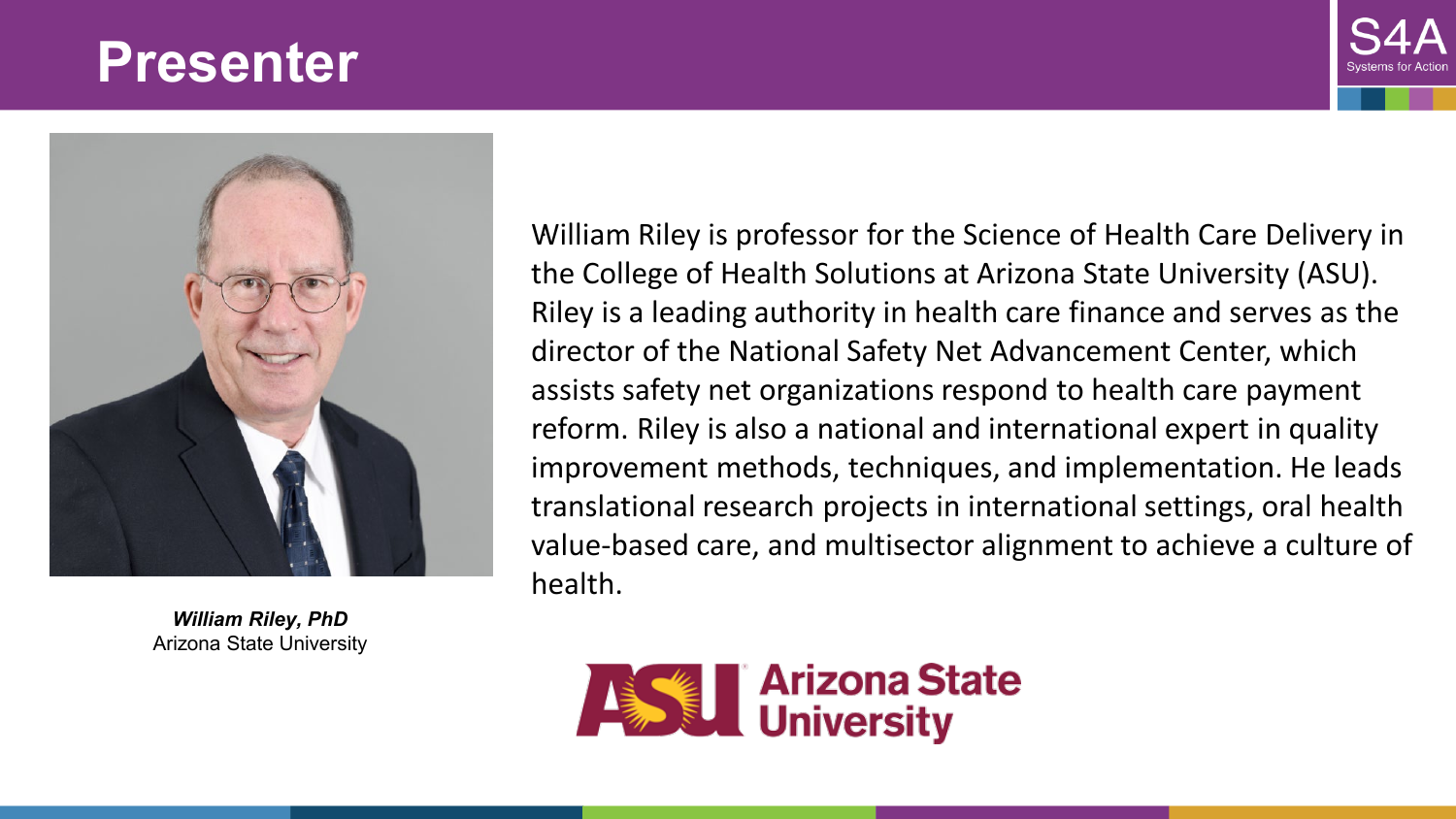



Texas A&M University

Dr. Naufal is an Associate Research Scientist at the Public Policy Research Institute (PPRI) at Texas A&M University, a research fellow at the IZA Institute of Labor Economics, and Economic Research Forum (ERF). Previously he was the Technical Director at Timberlake Consultants. He was also an Assistant/Associate Professor of Economics at The American University of Sharjah (2007 to 2014) in the United Arab Emirates. George earned his Ph.D. in Economics in 2007 from Texas A&M University. His area of expertise is applied econometrics with applications to labor economics including criminal justice, conflict, education, migration, demographics, and unemployment. He has published several journal articles and book chapters. Dr. Naufal has secured more than \$1.5 million in grant funding including grants from the Texas Indigent Defense Commission, Google, the Robert Wood Johnson Foundation, the Caruth Foundation, and Arnold Ventures. His work has been cited by regional and international media outlets such as the New York Times, Bloomberg, the Washington Post, and NPR. **George Naufal, PhD**

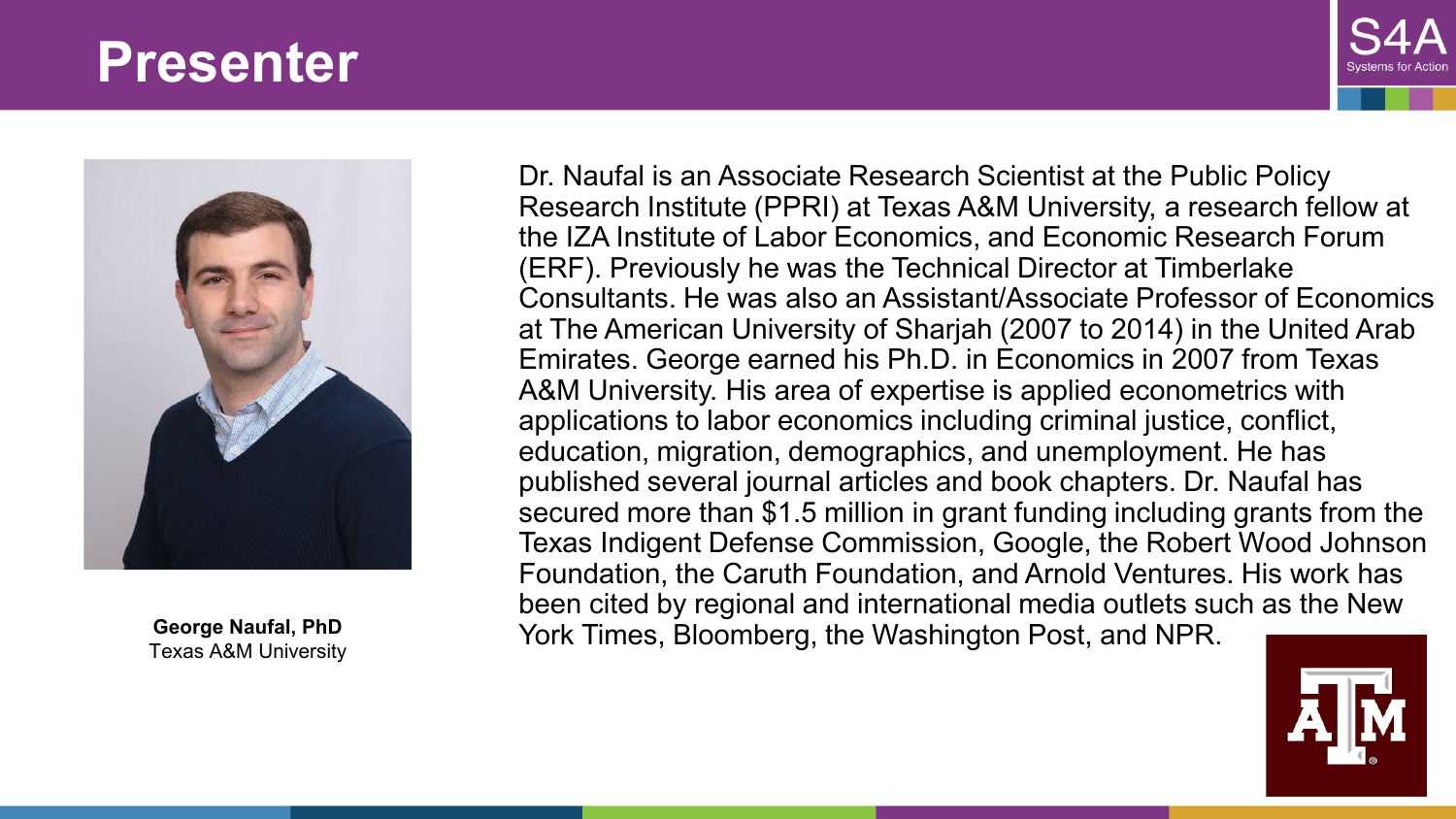



Texas A&M University

Dr. Naiser started her career at PPRI as a graduate student, where she prepared assessments for data analysis. From there she progressed to a full-time job, two advanced degrees, and ten years of research into the care needs of children with disabilities and adolescent health. She has conducted numerous projects, predominantly in public health, using qualitative and quantitative analysis methods to ascertain program effectiveness and develop best practice recommendations to state-level policymakers. **Emily Naiser, PhD**

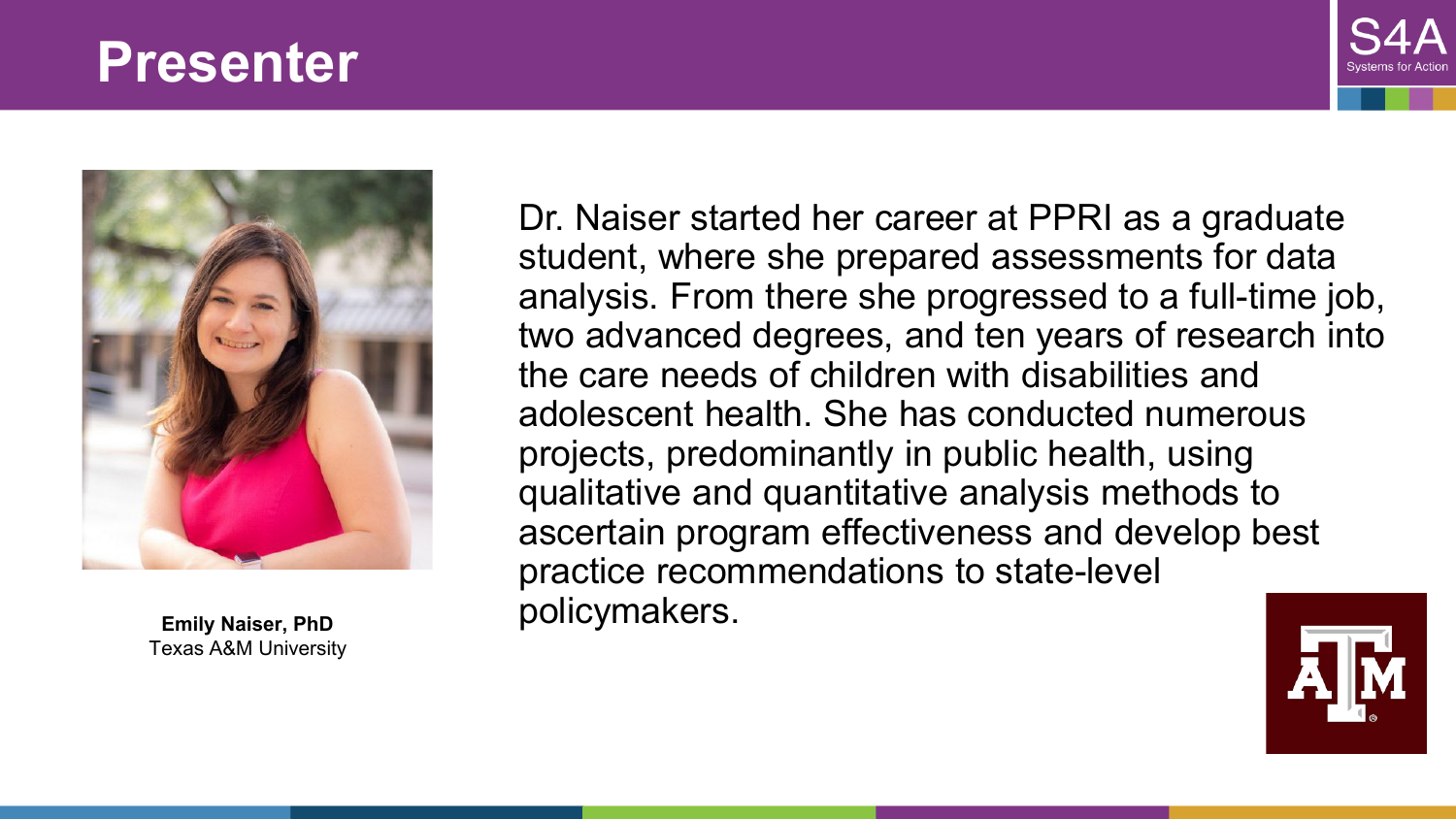



**Daniel O'Connell, PhD** University of Delaware

Daniel J. O'Connell (Ph.D. in Criminology, University of Delaware, 2004) is a Senior Scientist with the Center and Assistant Professor in the Department of Criminal Justice at the University of Delaware, where he teaches Criminology. His research specialties are research design and methodologies, intervention development and project management. He is currently Principal Investigator of a Robert Wood Johnson Project aimed at improving access to health care among the Delaware Probationer population. His other projects center around improving evidence based practices in Corrections and Law Enforcement. His publications include articles on drug treatment, prison management, HIV prevention interventions, program evaluation and criminological theory.

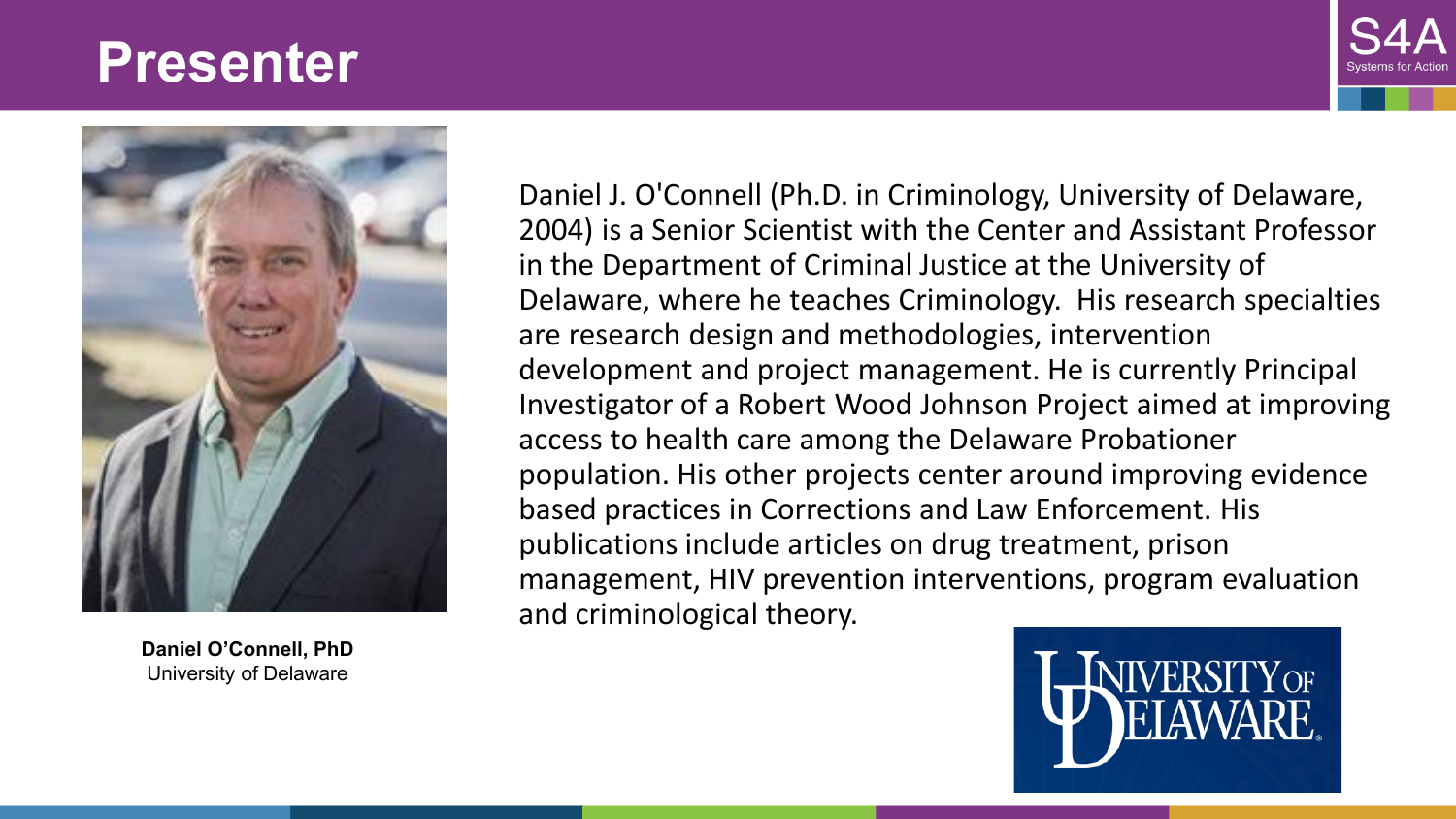



University of Delaware

Dr. Becker is an Assistant Professor of Criminology at the College of New Jersey. She graduated from La Salle University with a B.A. degree in Criminal Justice and Sociology and a minor in Women's Studies. She attended graduate school at the University of Delaware where she received an M.A. and Ph.D. in Criminology. She is focused on understanding the various dimensions of crime and victimization. Ongoing research explores three areas: (i) the role—and importance—of families in the reentry process of justice-involved individuals, (ii) how parenting relates to recidivism and desistance, and (iii) how social and structural dynamics influence the relationship Patricia Becker, PhD between family and crime.

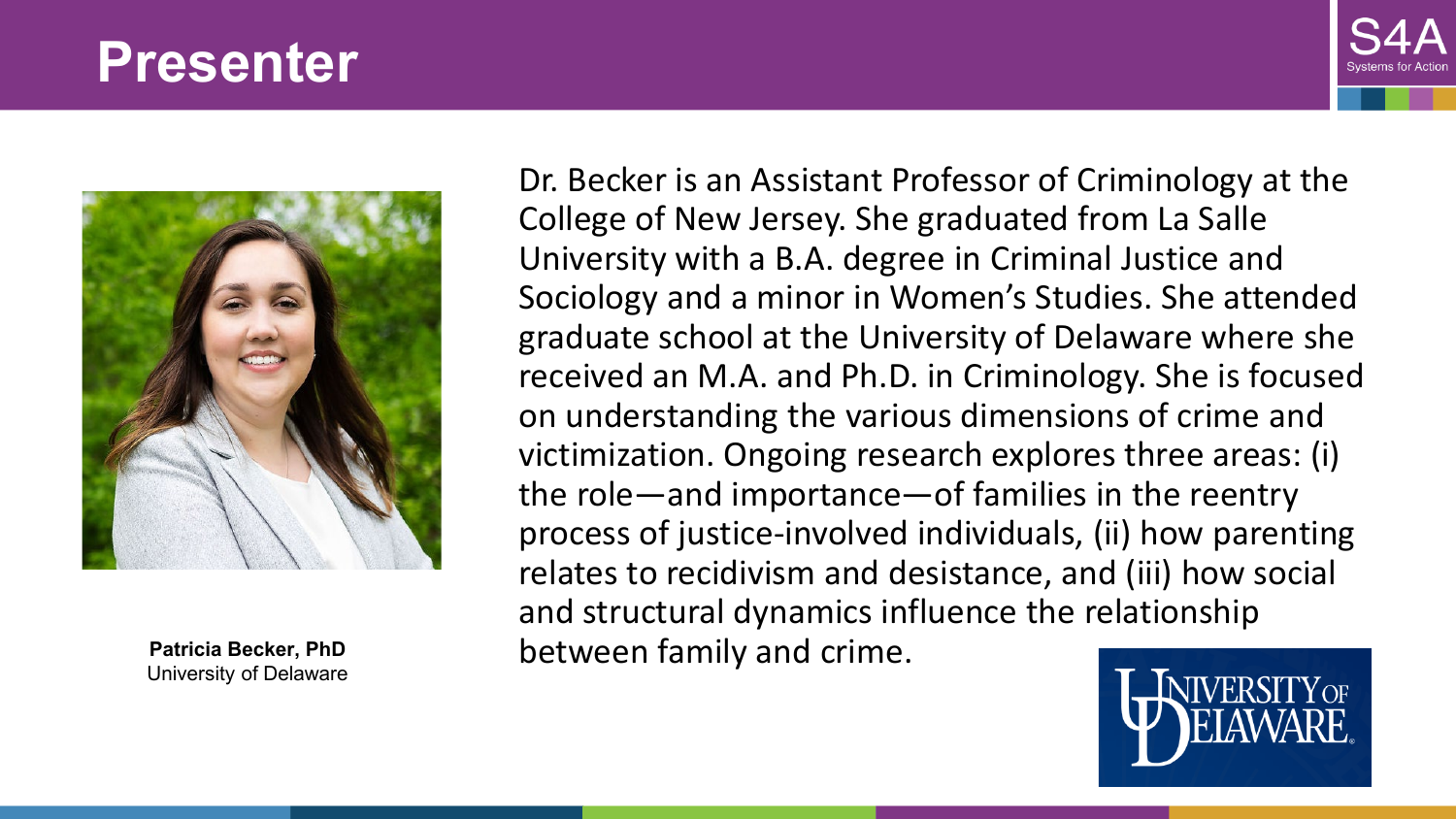

What have been your lessons learned in your cross-sector alignment criminal justice programs? And how can the lessons you've learned along the way be applied in practice?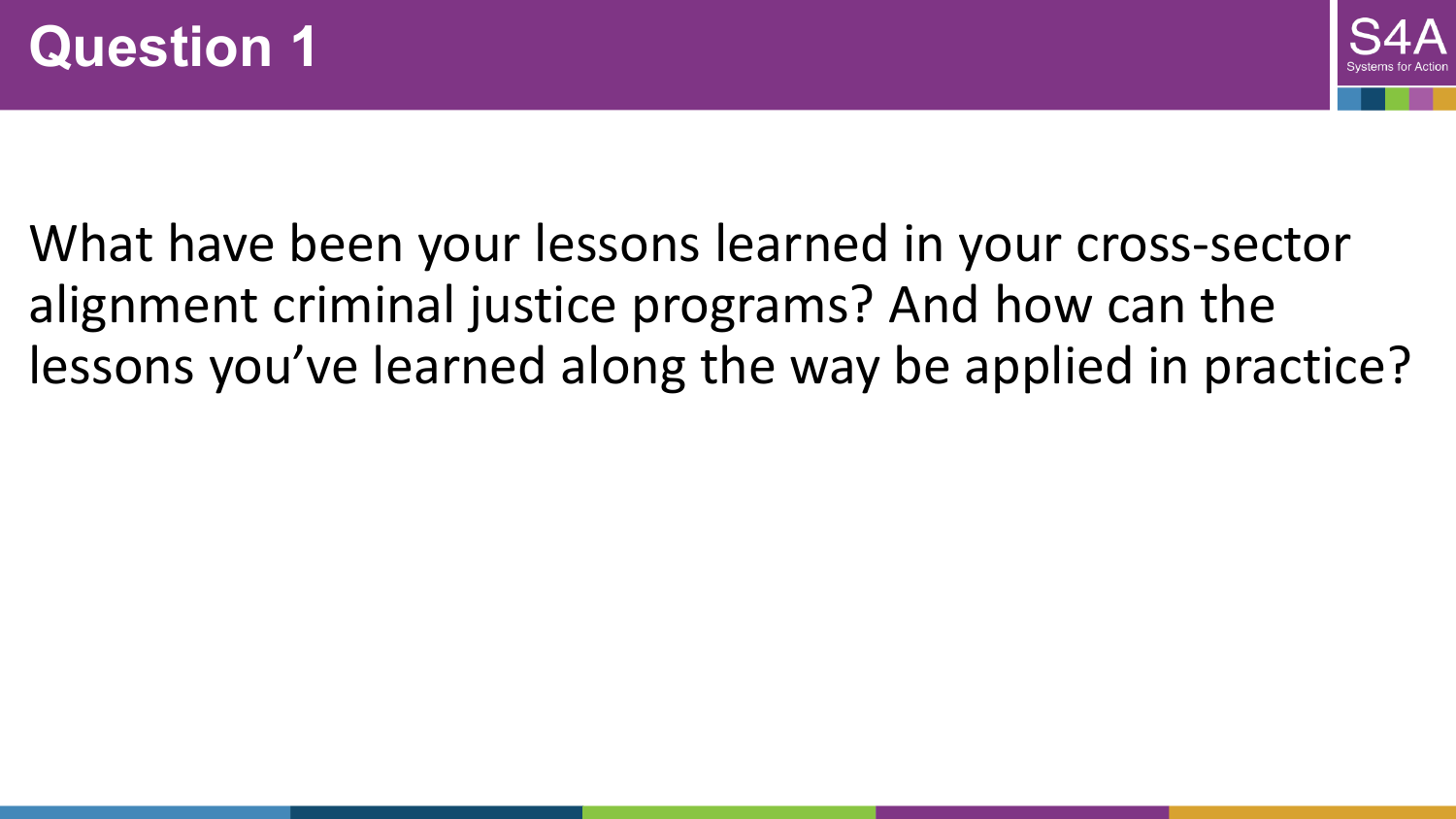

As researchers, what has your experience been working with the community? How do they perceive criminal justice and policing policies and interventions in your community? How do you navigate these often-fraught relationships and negative perceptions?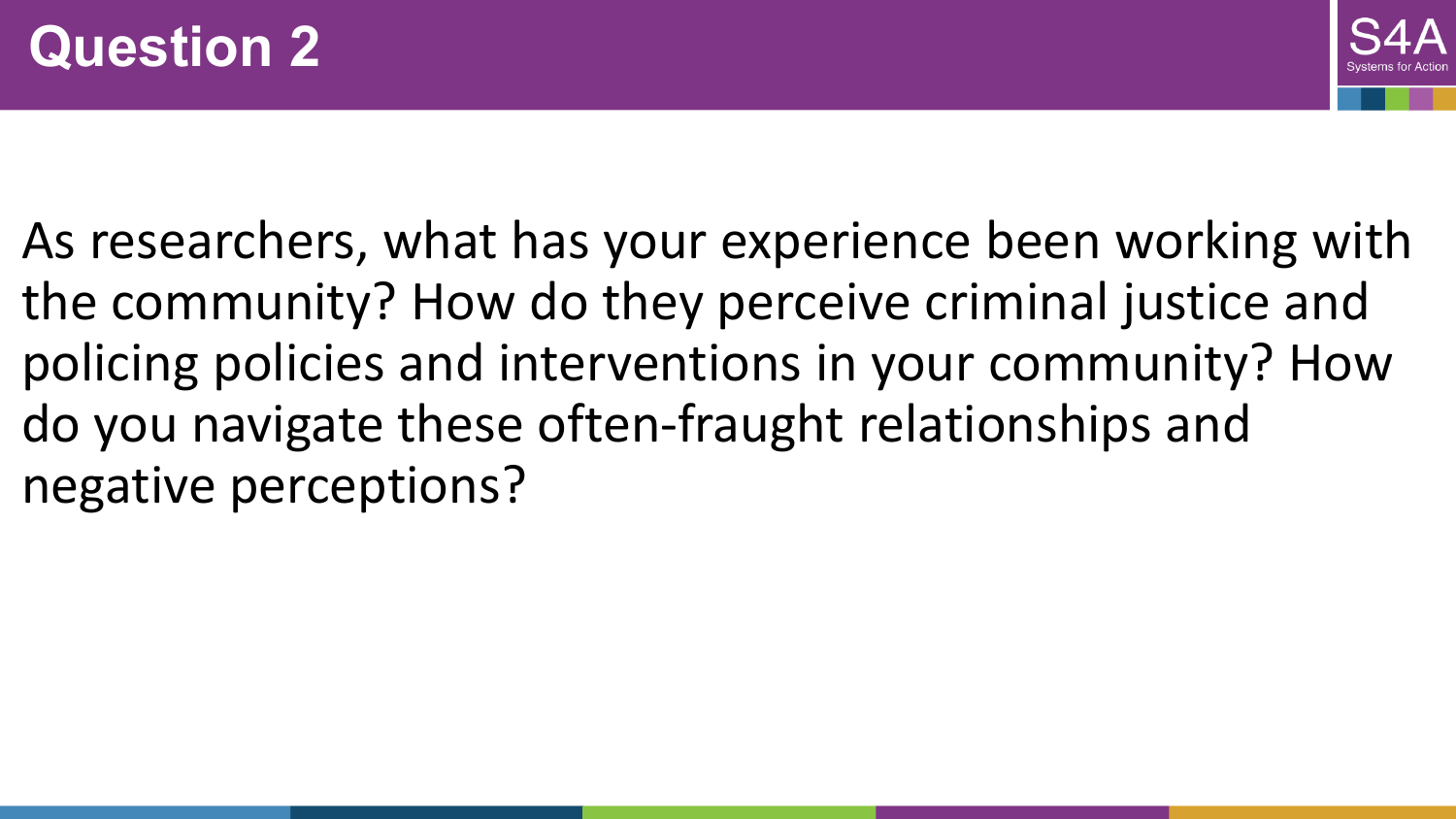

There is often a cyclical interest in criminal justice-mental health collaboration programs. What recommendations do you have to support sustainability and continued funding of such programs?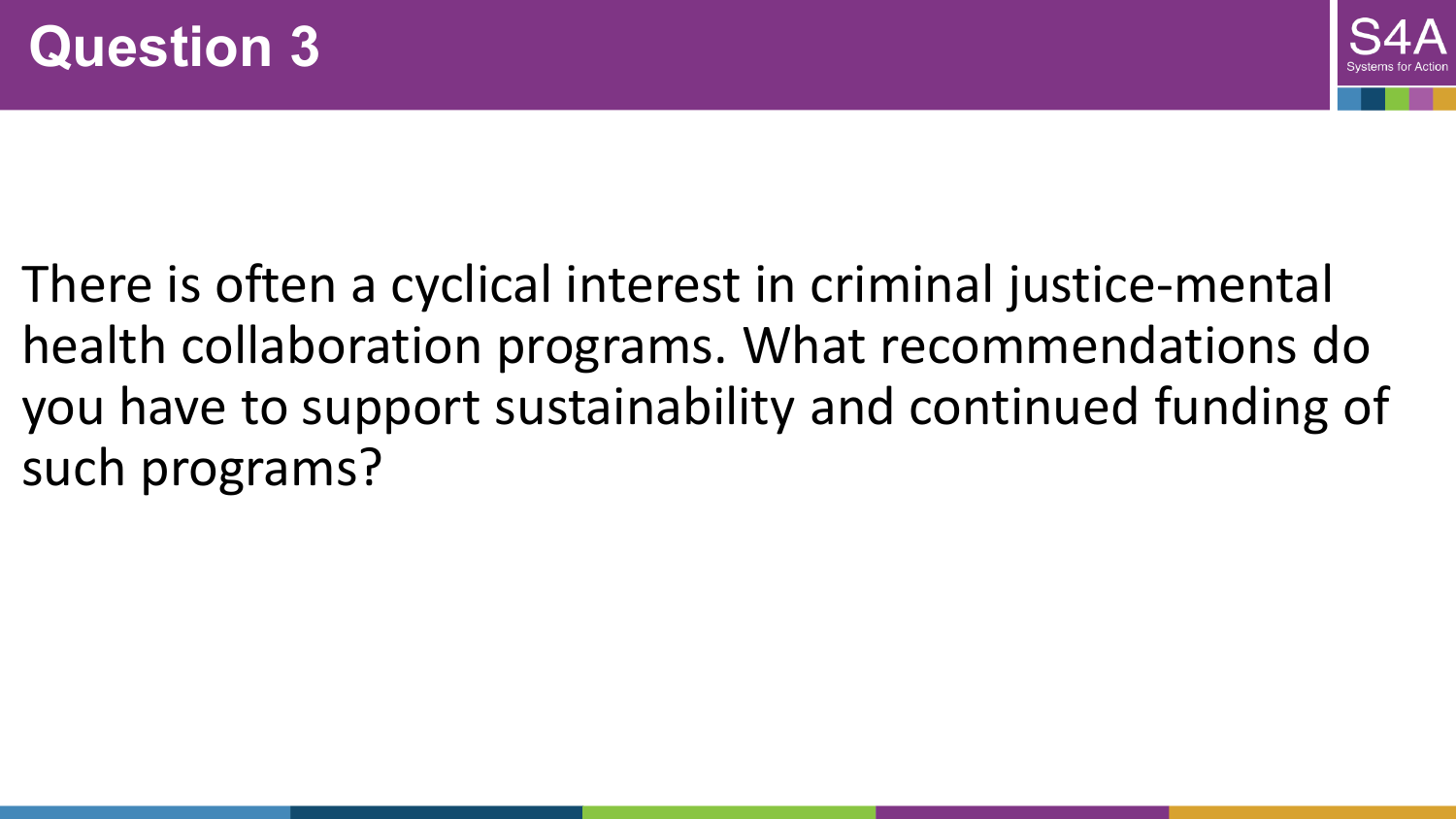# **Questions?**



**www.systemsforaction.org**

**[@Systems4Action](about:blank)**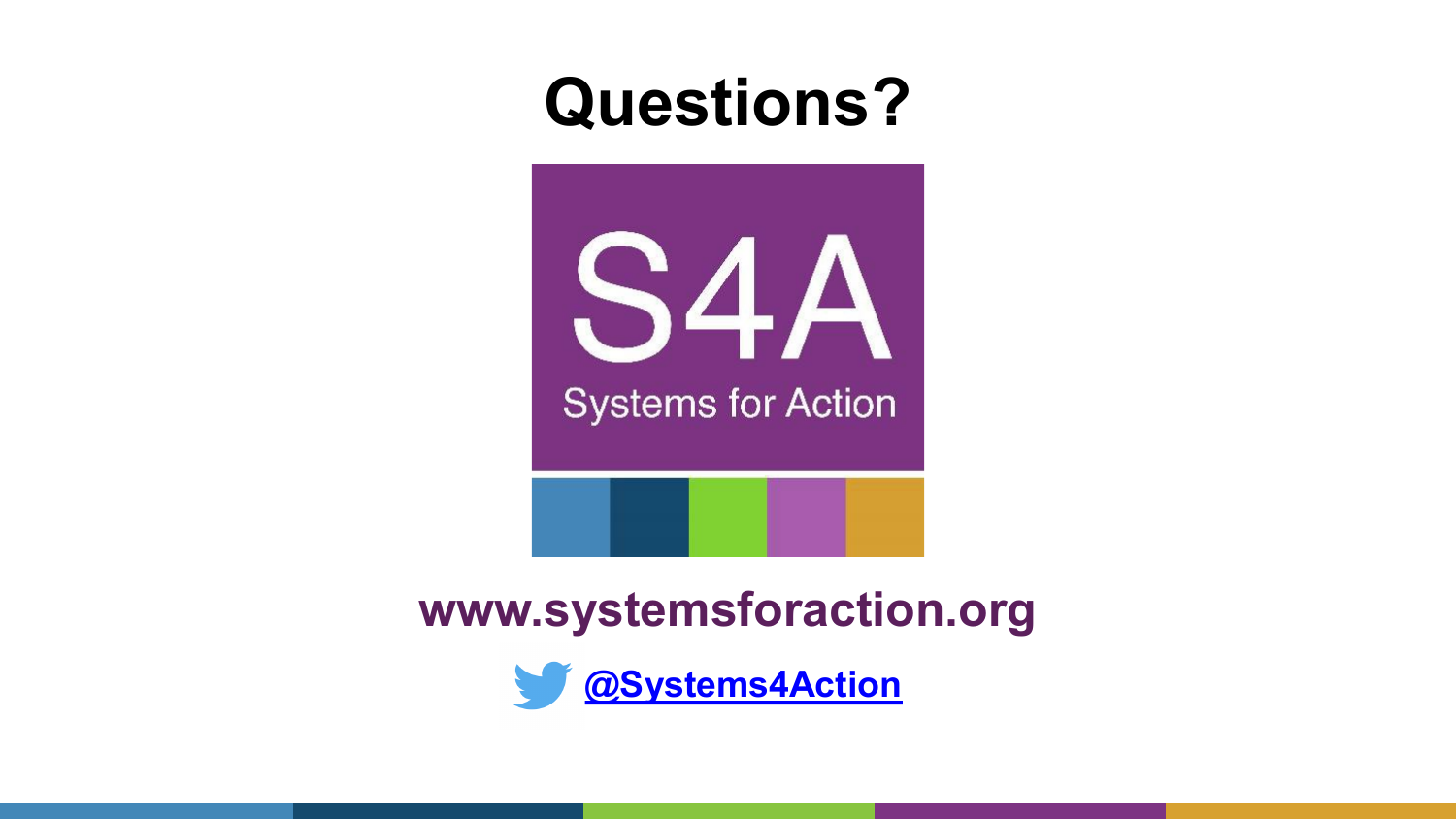

## If you would like to receive a **certificate of completion**  for today's ResProg webinar, please complete the survey at the end of the session.

One will be emailed to you.